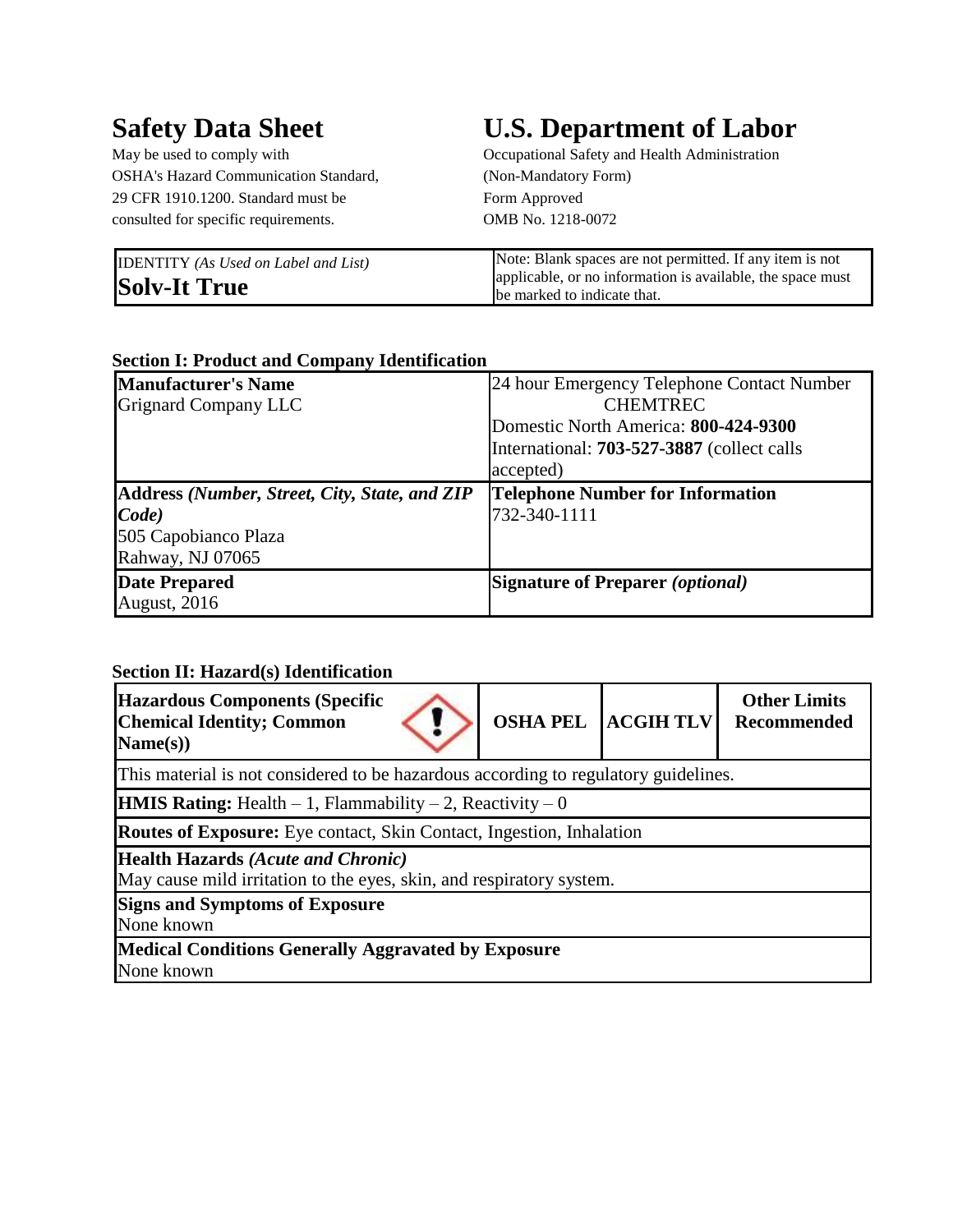### **Section III – Composition / Information on Ingredients**

No reportable Hazardous Substance(s) or Complex Substance(s).

Grignard company LLC withholds the specific chemical identity and/or exact percentages of the composition of our products due to this information being a part of our Intellectual Property.

### **Section IV: First Aid Measures**

**Eyes:** Flush eyes with water for at least 15 minutes. If irritation persists, seek medical assistance **Inhalation:** Move victim to fresh air. If symptoms persist, get medical attention.

**Skin:** Wash contact areas with soap and water. Take off contaminated clothing. Seek medical attention if irritation persists.

**Ingestion:** Do NOT induce vomiting. Seek medical attention.

### **Section V: Fire – Fighting Measures**

| <b>Flash Point (Method Used)</b>                                     | <b>Flammable Limits</b> | <b>LEL</b> | <b>UEL</b> |  |
|----------------------------------------------------------------------|-------------------------|------------|------------|--|
| $> 150^{\circ}$ F (Pensky Martens Closed Cup)                        | N/A                     | N/A        | N/A        |  |
| <b>Extinguishing Media</b>                                           |                         |            |            |  |
| Use water fog, foam, $CO2$ or dry chemical powder.                   |                         |            |            |  |
| <b>Special Fire Fighting Procedures</b>                              |                         |            |            |  |
| Wear self-contained breathing apparatus and full protective clothing |                         |            |            |  |
| <b>Unusual Fire and Explosion Hazards</b>                            |                         |            |            |  |
| None                                                                 |                         |            |            |  |

### **Section VI: Accidental Release Measures**

**Personal Precautions**: Isolate area. Keep unnecessary personnel away. Wear appropriate protective equipment as described in section 8.

**Environmental precautions:** Prevent further leakage or spillage if safe to do so.

**Method for Containment:** Prevent entry into waterways, sewers, basements or confined areas.

**Method for Clean Up:**

Wear appropriate protective equipment and clothing during clean-up

**Small spills:** Use a non-combustible material to soak up the product and place into well labelled container for later disposal.

**Large Spills:** Dike area to contain spill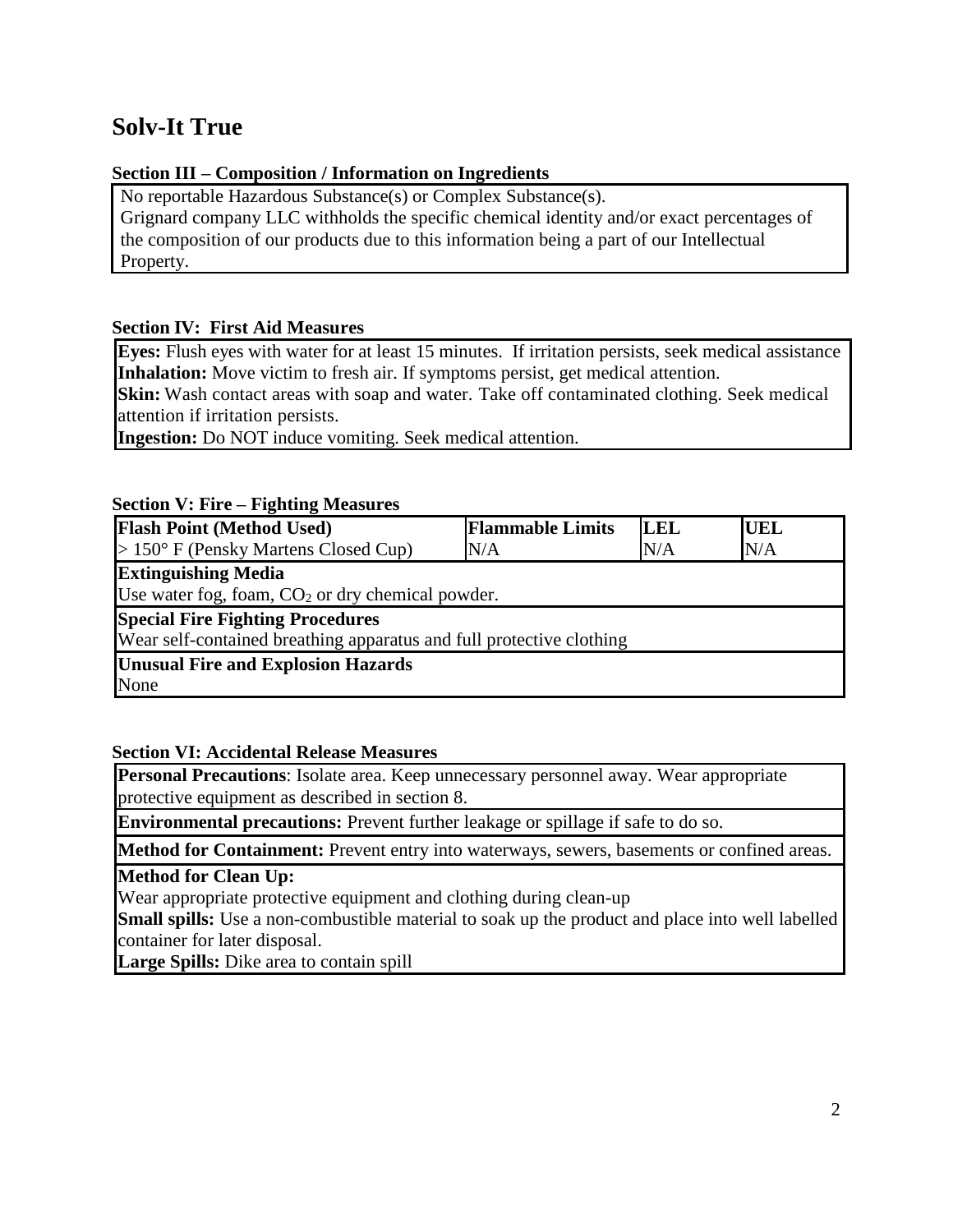### **Section VII: Handling and Storage**

**Handling**

Avoid contact with skin and eyes. Wash hands thoroughly after handling.

# **Storing**

Store in a cool place. Keep in a well-ventilated place. Do not handle or store near an open flame heat or other sources of ignition.

### **Section VIII: Exposure Controls/Personal Protection**

| Generally not required.         | <b>Respiratory Protection (Specify Type)</b>  |                       |                                                                                            |  |
|---------------------------------|-----------------------------------------------|-----------------------|--------------------------------------------------------------------------------------------|--|
| <b>Ventilation</b><br>General   | <b>Local Exhaust</b><br>To capture hot fumes. |                       | <b>Special</b>                                                                             |  |
|                                 | <b>Mechanical</b> ( <i>General</i> )          |                       | <b>Other</b>                                                                               |  |
| <b>Protective Gloves</b>        |                                               | <b>Eye Protection</b> |                                                                                            |  |
| Nitrile/Latex                   |                                               | Chemical googles.     |                                                                                            |  |
|                                 | <b>Other Protective Clothing or Equipment</b> |                       |                                                                                            |  |
| Suitable protective clothing.   |                                               |                       |                                                                                            |  |
| <b>Work/Hygienic Practices:</b> |                                               |                       |                                                                                            |  |
|                                 |                                               |                       | Always observe good personal hygiene measures, such as washing after handling the material |  |
|                                 | and before eating, drinking, and/or smoking   |                       |                                                                                            |  |

#### **Section IX: Physical and Chemical Properties**

| <b>Boiling Point</b>                          |     | $>$ 300 F Specific Gravity (H <sub>2</sub> O = 1) | 1.009       |  |
|-----------------------------------------------|-----|---------------------------------------------------|-------------|--|
| Vapor Pressure (mm Hg.)                       | N/A | <sub>pH</sub>                                     | $5.0 - 8.0$ |  |
| Vapor Density $(AIR = 1)$                     | N/A | <b>Evaporation Rate (Butyl Acetate = 1)</b>       | N/A         |  |
| <b>VOC</b> : Exempt                           |     |                                                   |             |  |
| <b>Solubility in Water: Partially Soluble</b> |     |                                                   |             |  |
| <b>Physical State:</b> Liquid                 |     |                                                   |             |  |
| <b>Appearance: Clear, Yellow</b>              |     |                                                   |             |  |
| <b>Odor:</b> Pleasant Odor                    |     |                                                   |             |  |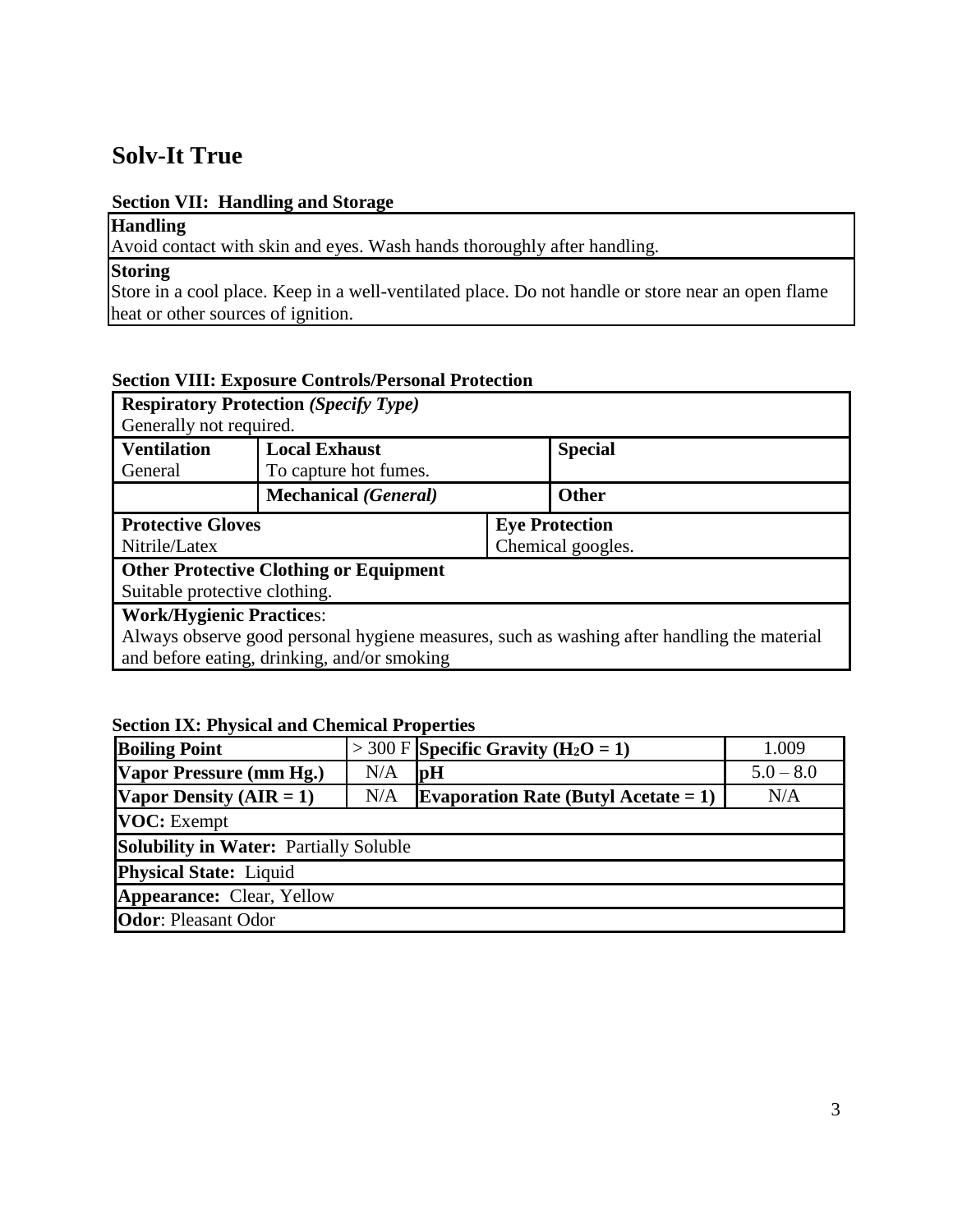### **Section X**: **Stability and Reactivity**

| <b>Stability:</b>                                                   | Stable                                       | <b>Hazardous Polymerization:</b> | Will Not Occur |  |  |  |
|---------------------------------------------------------------------|----------------------------------------------|----------------------------------|----------------|--|--|--|
|                                                                     | <b>Incompatibility (Materials to Avoid):</b> |                                  |                |  |  |  |
| Strong acids, bases and oxidizing agents                            |                                              |                                  |                |  |  |  |
| <b>Conditions to Avoid:</b><br>Extreme heat, open flames            |                                              |                                  |                |  |  |  |
| <b>Possibility of Hazardous Reactions:</b><br>Will not occur        |                                              |                                  |                |  |  |  |
| <b>Hazardous Decomposition Products:</b><br><b>Oxides of Carbon</b> |                                              |                                  |                |  |  |  |

# **Section XI: Toxicological Information**

| <b>Toxicity</b>                                       |  |
|-------------------------------------------------------|--|
| Acute Dermal Toxicity: LD50 Rabbit 2000 – 20000 mg/kg |  |
| Acute Oral: LD50 Rat $5000 - 15000$ mg/kg             |  |

# **Carcinogenicity/Other Information:**

None of the components are listed by: **NTP, IARC, ACGIH, OSHA**

### **Section XII: Ecological Information**

**Toxicity:**

Not available

**Biodegradability:** Readily Biodegradable

# **Bio-accumulative potential:**

Not available

**Other Adverse Effects:**

No ecological problems are to be expected.